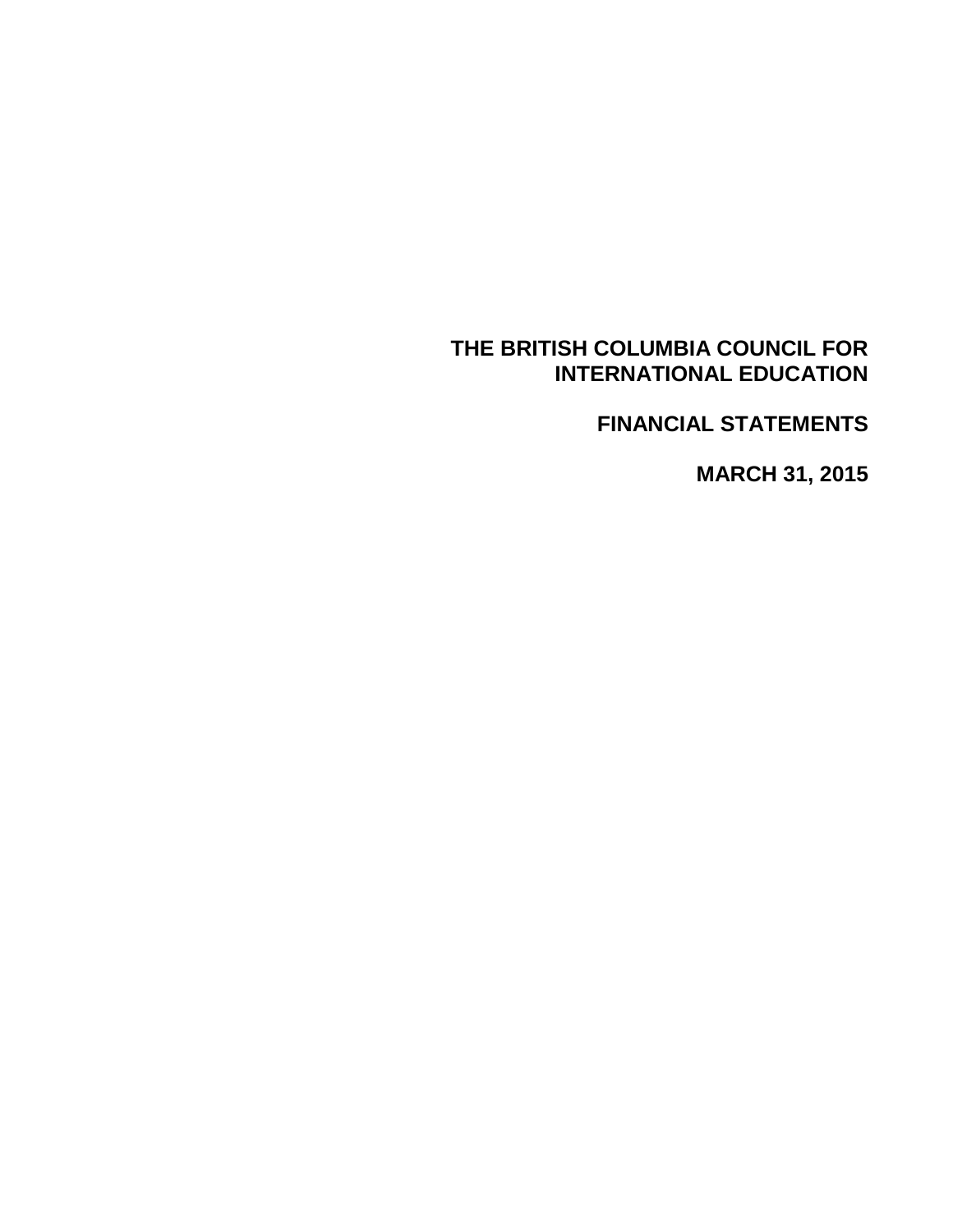

| <b>SUITE 909</b>                | TELEPHONE:      | (604) 687-8808     |
|---------------------------------|-----------------|--------------------|
| <b>808 WEST HASTINGS STREET</b> | <b>TELEFAX:</b> | (604) 687-2702     |
| VANCOUVER, BC CANADA V6C 1C8    | EMAIL:          | email@steele-co.ca |

#### **INDEPENDENT AUDITOR'S REPORT**

#### To the Members of The British Columbia Council for International Education

We have audited the statement of financial position of The British Columbia Council for International Education ("the Council") as at March 31, 2015 and the statements of operations, change in net financial assets, and cash flows for the vear ended March 31, 2015, and a summary of significant accounting policies and other explanatory information.

#### Management's Responsibility for the Financial Statements

Management is responsible for the preparation and fair presentation of these financial statements in accordance with Canadian public sector accounting standards and for such internal control as management determines is necessary to enable the preparation of financial statements that are free from material misstatement, whether due to fraud or error.

#### **Auditor's Responsibility**

Our responsibility is to express an opinion on these financial statements based on our audit. We conducted our audits in accordance with Canadian generally accepted auditing standards. Those standards require that we comply with ethical requirements and plan and perform the audit to obtain reasonable assurance about whether the financial statements are free from material misstatement.

An audit involves performing procedures to obtain audit evidence about the amounts and disclosures in the financial statements. The procedures selected depend on the auditor's judgement, including the assessment of the risks of material misstatement of the financial statements, whether due to fraud or error. In making those risk assessments, the auditor considers internal control relevant to the entity's preparation and fair presentation of the financial statements in order to design audit procedures that are appropriate in the circumstances, but not for the purpose of expressing an opinion on the effectiveness of the entity's internal control. An audit also includes evaluating the appropriateness of accounting policies used and the reasonableness of accounting estimates made by management, as well as evaluating the overall presentation of the financial statements.

We believe that the audit evidence we have obtained is sufficient and appropriate to provide a basis for our audit opinion.

#### Opinion

In our opinion, these financial statements present fairly, in all material respects, the financial position of the Council as at March 31, 2015 and the results of its operations, changes in net financial assets and cash flows for the year in accordance with Canadian public sector accounting standards.

#### Report on Other Legal and Regulatory Requirements

As required by the Society Act (British Columbia), we report that, in our opinion, these principles have been applied on a basis consistent with that of the preceding year.

Stuar Co.

Vancouver, Canada May 14, 2015

CHARTERED ACCOUNTANTS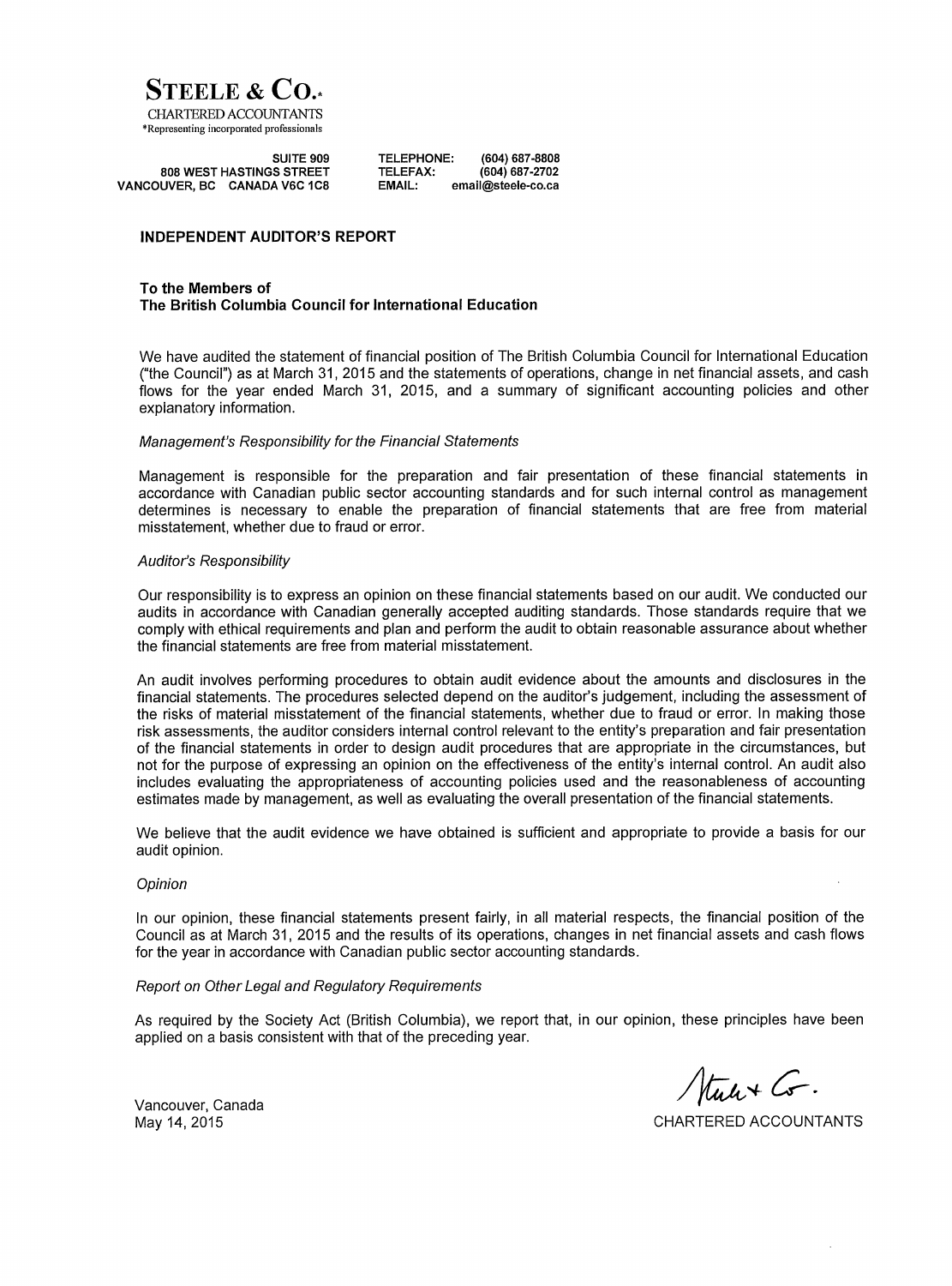# STATEMENT OF FINANCIAL POSITION

|                                                                                                                                                                                     |                         |                                                            | MARCH 31, |                                                             |  |  |
|-------------------------------------------------------------------------------------------------------------------------------------------------------------------------------------|-------------------------|------------------------------------------------------------|-----------|-------------------------------------------------------------|--|--|
|                                                                                                                                                                                     | <b>NOTE</b>             | 2015                                                       |           | 2014                                                        |  |  |
| <b>FINANCIAL ASSETS</b>                                                                                                                                                             |                         |                                                            |           |                                                             |  |  |
| CASH AND CASH EQUIVALENTS<br><b>GUARANTEED INVESTMENT CERTIFICATES</b><br><b>ACCOUNTS RECEIVABLE</b><br><b>SALES TAX RECEIVABLE</b>                                                 | 4<br>5                  | \$<br>55,192<br>841,682<br>8,418<br>2,835                  | \$        | 112,760<br>816,540<br>34,079<br>2,800                       |  |  |
|                                                                                                                                                                                     |                         | 908,127                                                    |           | 966,179                                                     |  |  |
| <b>LIABILITIES</b>                                                                                                                                                                  |                         |                                                            |           |                                                             |  |  |
| <b>ACCOUNTS PAYABLE</b><br>AND ACCRUED LIABILITIES<br>SALARIES AND ASSESSMENTS PAYABLE<br><b>EMPLOYEE FUTURE BENEFITS</b><br><b>DEFERRED REVENUE</b><br><b>NET FINANCIAL ASSETS</b> | 6<br>8                  | 33,474<br>95,664<br>99,188<br>76,500<br>304,826<br>603,301 |           | 56,254<br>93,799<br>85,962<br>161,200<br>397,215<br>568,964 |  |  |
|                                                                                                                                                                                     |                         |                                                            |           |                                                             |  |  |
| <b>NON-FINANCIAL ASSETS</b>                                                                                                                                                         |                         |                                                            |           |                                                             |  |  |
| <b>TANGIBLE CAPITAL ASSETS</b><br><b>PREPAID EXPENSES</b>                                                                                                                           | 9                       | 72,448<br>77,532                                           |           | 70,001<br>100,114                                           |  |  |
|                                                                                                                                                                                     |                         | 149,980                                                    |           | 170,115                                                     |  |  |
| <b>ACCUMULATED SURPLUS</b>                                                                                                                                                          |                         | \$<br>753,281                                              | \$        | 739,079                                                     |  |  |
| GOING CONCERN CONSIDERATIONS<br>CONTRACTUAL OBLIGATIONS                                                                                                                             | $\overline{2}$<br>6 & 7 |                                                            |           |                                                             |  |  |

APPROVED ON BEHALF OF THE BOARD

 $\epsilon$ Dr. Randall Martin

Offant

Jim Hamilton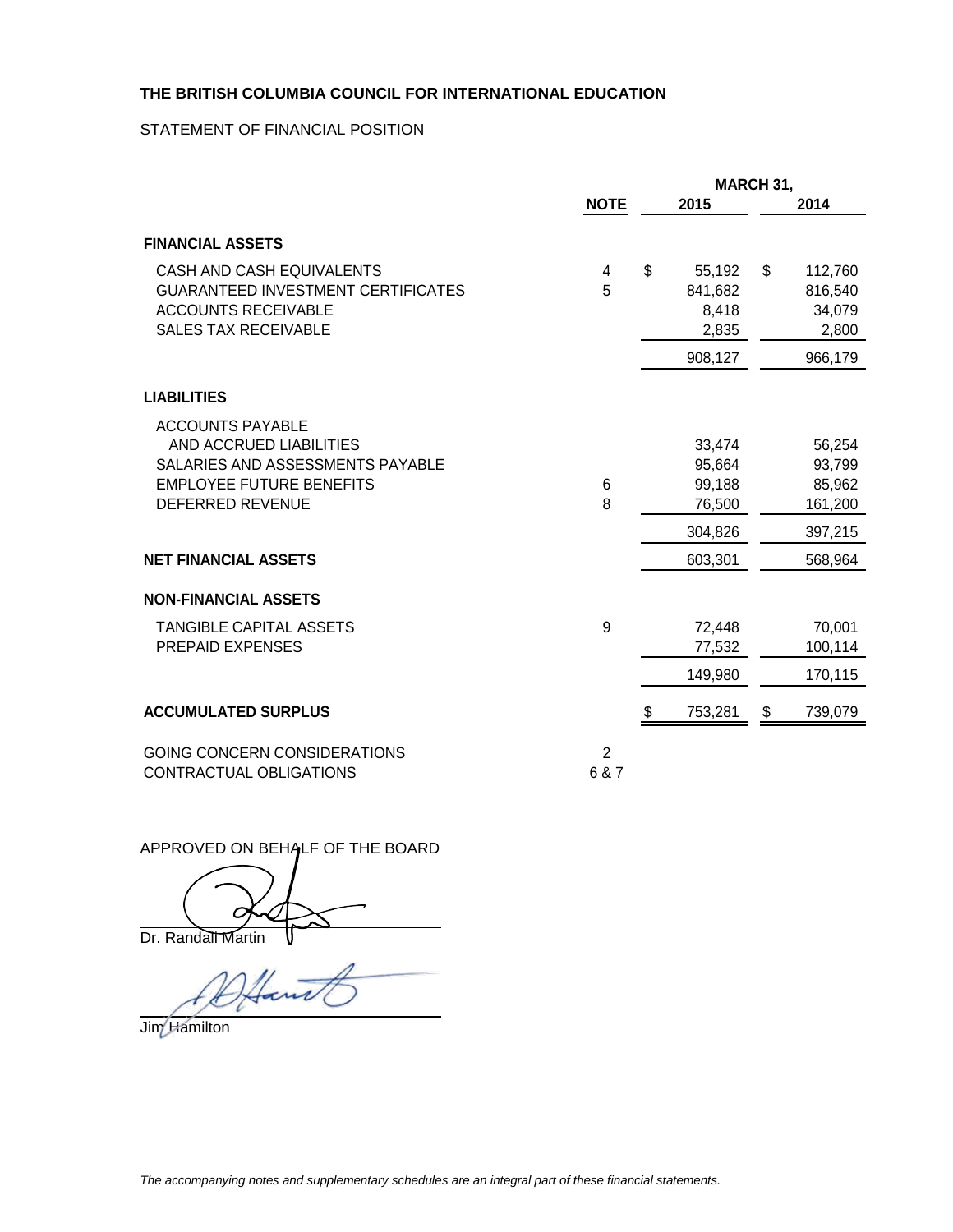# STATEMENT OF OPERATIONS

|                                                                                                                               |                            |                            | YEAR ENDED MARCH 31, |                      |  |
|-------------------------------------------------------------------------------------------------------------------------------|----------------------------|----------------------------|----------------------|----------------------|--|
|                                                                                                                               | 2015 BUDGET                | 2015                       |                      | 2014                 |  |
| <b>REVENUES</b>                                                                                                               | (NOTE 12)                  |                            |                      |                      |  |
| <b>EDUCATION QUALITY</b><br>ASSURANCE (EQA) (SCHEDULE)<br><b>GOVERNMENT GRANTS (SCHEDULE)</b><br>ADMINISTRATION AND OPERATING | \$<br>365,000<br>1,300,000 | \$<br>333,314<br>1,450,000 | \$                   | 354,385<br>1,345,000 |  |
| <b>CONTRACTS (SCHEDULE)</b><br>OTHER (SCHEDULE)                                                                               | 237,905<br>8,000           | 206,700<br>15,900          |                      | 197,710<br>11,999    |  |
|                                                                                                                               | 1,910,905                  | 2,005,914                  |                      | 1,909,094            |  |
| <b>EXPENSES</b>                                                                                                               |                            |                            |                      |                      |  |
| <b>EDUCATION QUALITY</b><br>ASSURANCE (EQA) (SCHEDULE)<br>ADMINISTRATION AND OPERATING                                        | 215,967                    | 117,590                    |                      | 222,511              |  |
| <b>CONTRACTS (SCHEDULE)</b>                                                                                                   | 1,694,938                  | 1,874,122                  |                      | 1,648,473            |  |
|                                                                                                                               | 1,910,905                  | 1,991,712                  |                      | 1,870,984            |  |
| <b>ANNUAL OPERATING SURPLUS</b>                                                                                               |                            | 14,202                     |                      | 38,110               |  |
| <b>ACCUMULATED SURPLUS</b><br><b>BEGINNING OF THE YEAR</b>                                                                    |                            | 739,079                    |                      | 700,969              |  |
| <b>ACCUMULATED SURPLUS</b><br><b>END OF THE YEAR</b>                                                                          |                            | 753,281                    | \$                   | 739,079              |  |
|                                                                                                                               |                            |                            |                      |                      |  |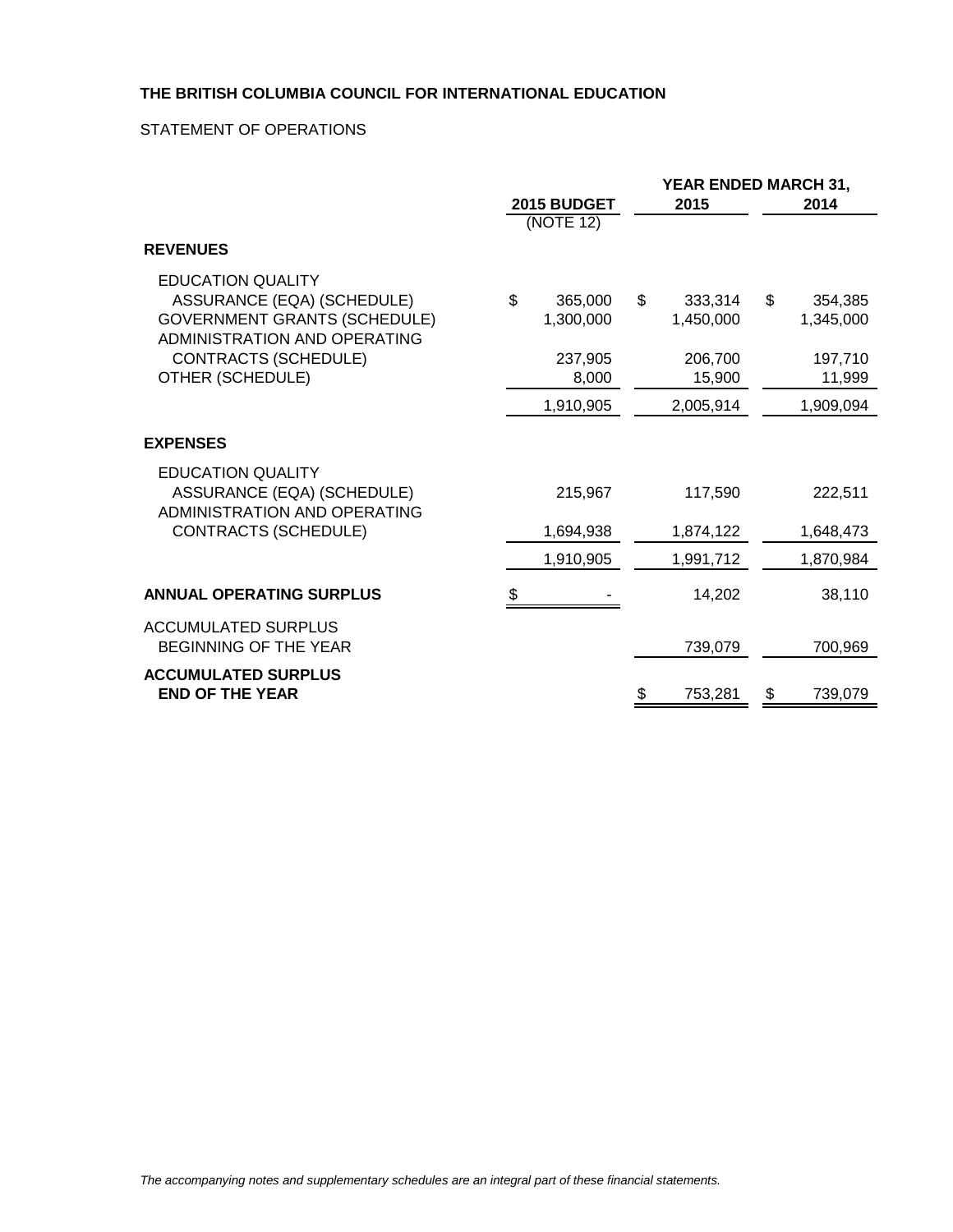# STATEMENT OF CHANGE IN NET FINANCIAL ASSETS

|                                                             |    |             | YEAR ENDED MARCH 31, |    |            |  |  |
|-------------------------------------------------------------|----|-------------|----------------------|----|------------|--|--|
|                                                             |    | 2015 BUDGET | 2015                 |    | 2014       |  |  |
|                                                             |    | (NOTE 12)   |                      |    |            |  |  |
| ANNUAL OPERATING SURPLUS                                    | \$ |             | \$<br>14,202         | \$ | 38,110     |  |  |
| <b>ACQUISITION OF TANGIBLE</b><br><b>CAPITAL ASSETS</b>     |    |             | (34, 296)            |    | (9,236)    |  |  |
| AMORTIZATION OF TANGIBLE<br><b>CAPITAL ASSETS</b>           |    | 26,295      | 31,849               |    | 27,055     |  |  |
| <b>ACQUISITION OF PREPAID EXPENSES</b>                      |    |             | (77, 532)            |    | (100, 114) |  |  |
| USE OF PREPAID EXPENSES                                     |    | (26, 295)   | 100,114              |    | 67,934     |  |  |
| <b>INCREASE IN NET</b><br><b>FINANCIAL ASSETS</b>           | S  |             | 34,337               |    | 23,749     |  |  |
| <b>NET FINANCIAL ASSETS</b><br><b>BEGINNING OF THE YEAR</b> |    |             | 568,964              |    | 545,215    |  |  |
| <b>NET FINANCIAL ASSETS</b><br><b>END OF THE YEAR</b>       |    |             | \$<br>603,301        | \$ | 568,964    |  |  |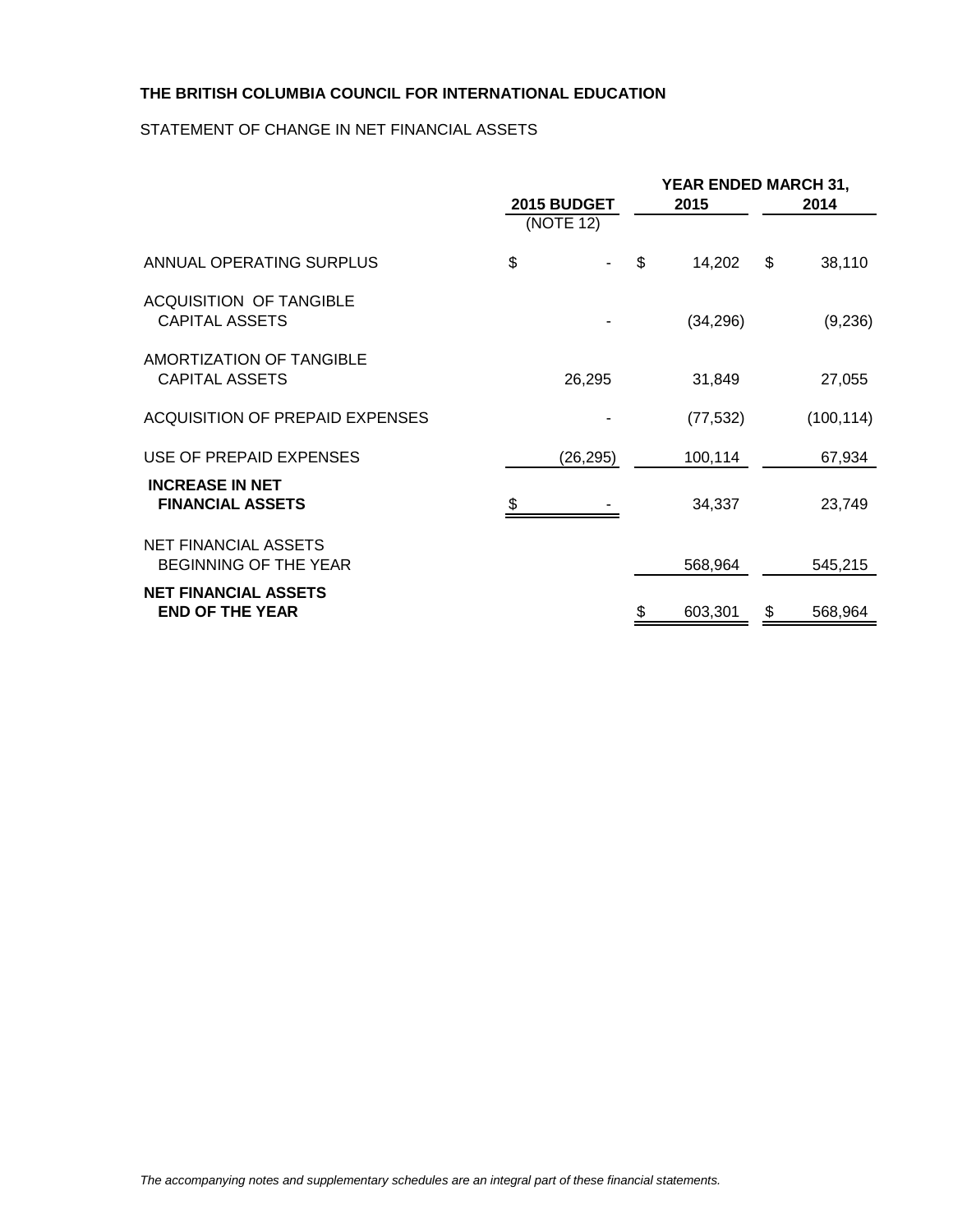### STATEMENT OF CASH FLOWS

|                                                                                                                                                                                                                                                                                                                                                                                                                                                                      | YEAR ENDED MARCH 31,<br>2015<br>2014                                                                                                                                                      |    |                                                                                                                                                                                      |  |  |
|----------------------------------------------------------------------------------------------------------------------------------------------------------------------------------------------------------------------------------------------------------------------------------------------------------------------------------------------------------------------------------------------------------------------------------------------------------------------|-------------------------------------------------------------------------------------------------------------------------------------------------------------------------------------------|----|--------------------------------------------------------------------------------------------------------------------------------------------------------------------------------------|--|--|
|                                                                                                                                                                                                                                                                                                                                                                                                                                                                      |                                                                                                                                                                                           |    |                                                                                                                                                                                      |  |  |
| <b>OPERATING TRANSACTIONS</b>                                                                                                                                                                                                                                                                                                                                                                                                                                        |                                                                                                                                                                                           |    |                                                                                                                                                                                      |  |  |
| <b>CASH RECEIVED FROM</b>                                                                                                                                                                                                                                                                                                                                                                                                                                            |                                                                                                                                                                                           |    |                                                                                                                                                                                      |  |  |
| <b>EQA</b><br><b>GOVERNMENT GRANTS</b><br>OPERATING/CONTRACTS<br>OTHER INVESTMENT INCOME<br><b>SUMMER EVENTS</b>                                                                                                                                                                                                                                                                                                                                                     | \$<br>270,014<br>1,450,000<br>12,425<br>15,900<br>192,540                                                                                                                                 | \$ | 412,388<br>1,345,000<br>52,991<br>11,998<br>157,060                                                                                                                                  |  |  |
|                                                                                                                                                                                                                                                                                                                                                                                                                                                                      | 1,940,879                                                                                                                                                                                 |    | 1,979,437                                                                                                                                                                            |  |  |
| <b>CASH PAID FOR</b>                                                                                                                                                                                                                                                                                                                                                                                                                                                 |                                                                                                                                                                                           |    |                                                                                                                                                                                      |  |  |
| <b>EQA</b><br><b>EQUIPMENT RENTAL</b><br><b>EVENT FEES</b><br><b>HOSPITALITY</b><br><b>INFORMATION TECHNOLOGY AND WEBSITES</b><br><b>INSURANCE</b><br>LEADERSHIP AND ORGANIZATION<br><b>MARKETING</b><br>OFFICE COMMUNICATIONS<br>OFFICE SUPPLIES AND MISCELLANEOUS<br>PROFESSIONAL AND CONSULTING FEES<br><b>RENT AND FACILITIES</b><br>SALARIES AND BENEFITS<br>SALES TAXES (RECOVERABLE)<br>SUBSIDIES (RECOVERABLE)<br><b>TELECOMMUNICATIONS</b><br><b>TRAVEL</b> | 121,923<br>21,833<br>117,421<br>143,389<br>131,809<br>3,932<br>15,302<br>17,196<br>39,090<br>21,755<br>91,623<br>145,660<br>880,549<br>(433)<br>(3,200)<br>16,858<br>174,302<br>1,939,009 |    | 240,942<br>17,525<br>82,953<br>119,039<br>159,235<br>3,599<br>36,034<br>9,460<br>33,148<br>28,412<br>83,678<br>121,415<br>827,404<br>929<br>16,200<br>13,396<br>173,543<br>1,966,912 |  |  |
| CASH PROVIDED BY OPERATING TRANSACTIONS                                                                                                                                                                                                                                                                                                                                                                                                                              | 1,870                                                                                                                                                                                     |    | 12,525                                                                                                                                                                               |  |  |
| <b>CAPITAL TRANSACTIONS</b>                                                                                                                                                                                                                                                                                                                                                                                                                                          |                                                                                                                                                                                           |    |                                                                                                                                                                                      |  |  |
| CASH USED TO ACQUIRE TANGIBLE CAPITAL ASSETS                                                                                                                                                                                                                                                                                                                                                                                                                         | (34, 296)                                                                                                                                                                                 |    | (9,236)                                                                                                                                                                              |  |  |
| CASH APPLIED TO CAPITAL TRANSACTIONS                                                                                                                                                                                                                                                                                                                                                                                                                                 | (34, 296)                                                                                                                                                                                 |    | (9, 236)                                                                                                                                                                             |  |  |
| <b>INVESTING TRANSACTIONS</b>                                                                                                                                                                                                                                                                                                                                                                                                                                        |                                                                                                                                                                                           |    |                                                                                                                                                                                      |  |  |
| <b>GUARANTEED INVESTMENT CERTIFICATES</b>                                                                                                                                                                                                                                                                                                                                                                                                                            | (25, 142)                                                                                                                                                                                 |    | (174, 693)                                                                                                                                                                           |  |  |
| CASH APPLIED TO INVESTING TRANSACTIONS                                                                                                                                                                                                                                                                                                                                                                                                                               | (25, 142)                                                                                                                                                                                 |    | (174, 693)                                                                                                                                                                           |  |  |
| DECREASE IN CASH AND CASH EQUIVALENTS                                                                                                                                                                                                                                                                                                                                                                                                                                | (57, 568)                                                                                                                                                                                 |    | (171, 404)                                                                                                                                                                           |  |  |
| CASH AND CASH EQUIVALENTS BEGINNING OF THE YEAR                                                                                                                                                                                                                                                                                                                                                                                                                      | 112,760                                                                                                                                                                                   |    | 284,164                                                                                                                                                                              |  |  |
| CASH AND CASH EQUIVALENTS END OF THE YEAR                                                                                                                                                                                                                                                                                                                                                                                                                            | \$<br>55,192                                                                                                                                                                              | \$ | 112,760                                                                                                                                                                              |  |  |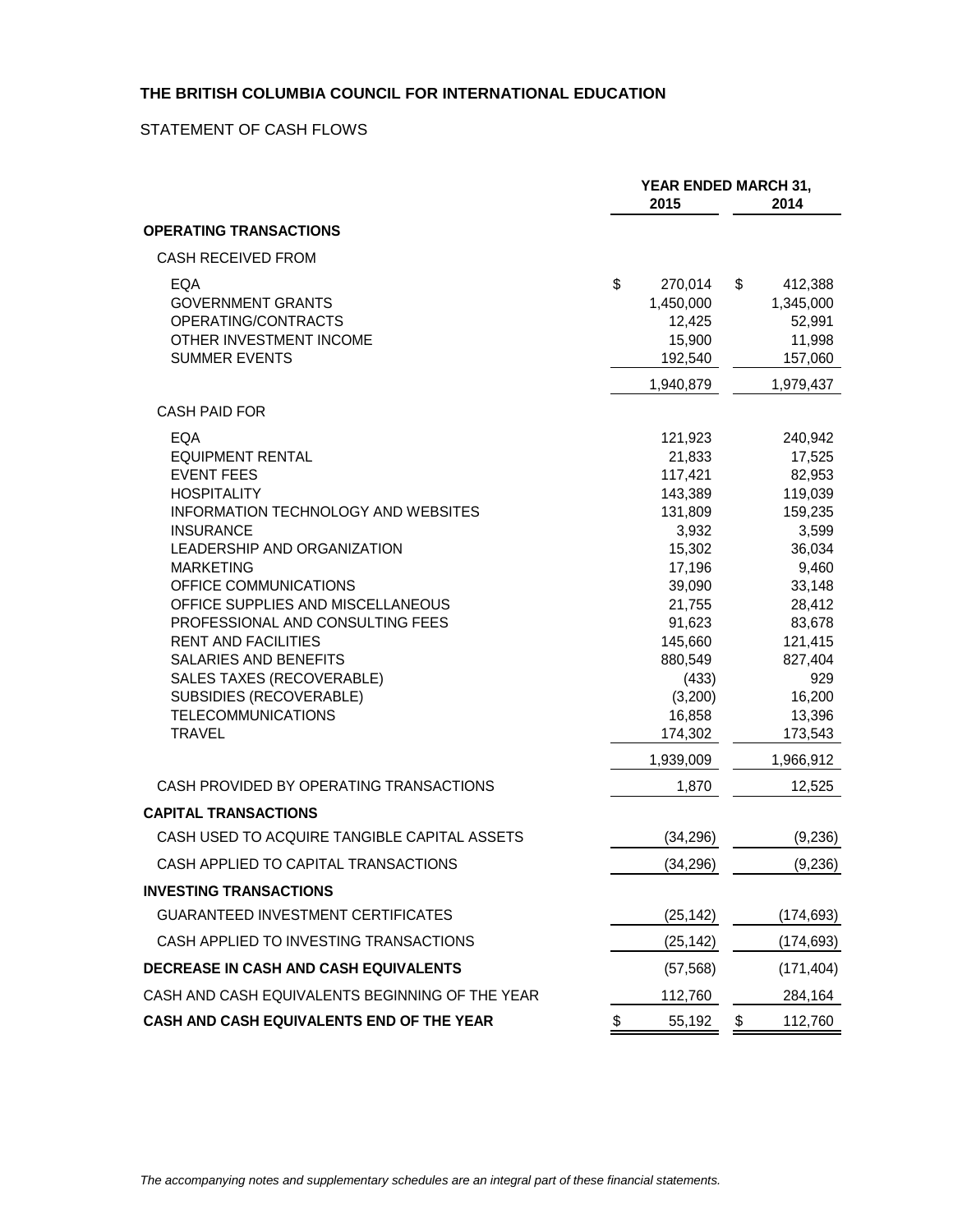MARCH 31, 2015

### **1. NATURE OF OPERATIONS**

The British Columbia Council for International Education is an educational marketing institution incorporated in 1991 under the Society Act (British Columbia). On January 23, 2009, the Council changed its name from The British Columbia Centre for International Education to The British Columbia Council for International Education, amended its constitution, and replaced its by-laws in their entirety. At the same time, its mandate was expanded to include overseas missions, new internal and external programs, marketing and communication portfolios, and to administer government sponsored initiatives, such as the Education Quality Assurance Program ("EQA"). The Council receives funding for its programs through the Ministry of Advanced Education for the Province of British Columbia ("the Ministry") and other government funded agencies. Previously, the Council was funded by internal programs and membership dues. In 2012, the mandate and mission of the Council were further changed and scaled back to focus on the core areas of planning and logistics of international events, marketing British Columbia in the international markets, and administering the EQA program.

The Council reports to the Legislative Assembly through the Ministry and is considered a Government Reporting Entity. The Council has no issued shares.

The Council is exempt from income taxes under the Income Tax Act.

### **2. GOING CONCERN CONSIDERATIONS**

These financial statements have been prepared on the assumption that the Council is a going concern, meaning it will continue in operation for the foreseeable future and will be able to realize assets and discharge liabilities in the ordinary course of operations. Different bases of measurement may be appropriate if the Council is not expected to continue in operation for the foreseeable future. The Council is economically dependent on government support to fund its programs and activities. The Council's continuation as a going concern is dependent upon its ability to receive future government funding sufficient to meet current and future obligations.

As at March 31, 2015, the Council had net financial assets of \$603,301 (2014 - \$568,964).

The Council has the Ministry's grant commitment of \$1,500,000 to fund its fiscal 2016 operations, and received funding of \$1,360,000 and \$140,000 respectively to fund its fiscal 2015 operations and the EQA program.

Subsequent to the year end, the Council was notified by the Government that it required the Council's assistance in administering the EQA program during the transition process to the Government. The Council has been granted the right to retain the EQA fees received from April 1, 2015 to March 31, 2016.

### **3. SUMMARY OF SIGNIFICANT ACCOUNTING POLICIES**

### a. Basis of Accounting

These financial statements have been prepared by management in accordance with Canadian public sector accounting standards.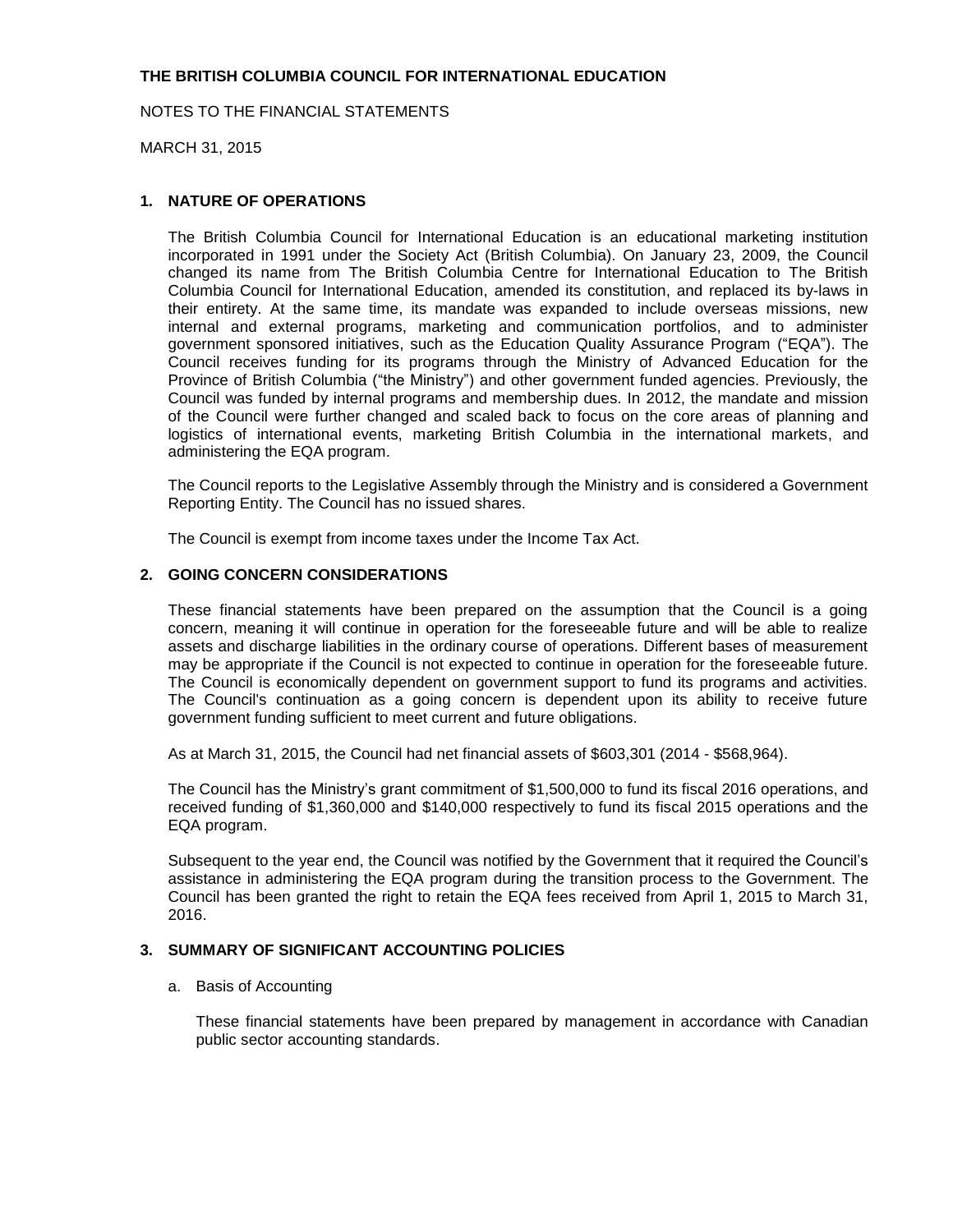### NOTES TO THE FINANCIAL STATEMENTS

MARCH 31, 2015

### **3. SUMMARY OF SIGNIFICANT ACCOUNTING POLICIES (CONTINUED)**

b. Cash and Cash Equivalents

Cash and cash equivalents include cash on hand, demand deposits, and short-term highly liquid investments that are readily convertible to known amounts of cash and that are subject to an insignificant risk of change in value. These short-term investments generally have a maturity of three months or less at acquisition and are held for the purpose of meeting short-term cash commitments rather than for investing.

c. Guaranteed Investment Certificates

Guaranteed investment certificates ("GIC's") are interest bearing and generally have a maturity date of one year or less.

- d. Employee Future Benefits
	- i. The employees of the Council belong to the Municipal Pension Plan which is a multiemployer joint trustee plan. This plan is a defined benefit plan, providing a pension on retirement based on the member's age at retirement, length of service, and highest earnings averaged over five years. Inflation adjustments are contingent upon available funding.

The joint trustee board of the plan determines the required plan contributions annually.

The contribution of the Council to the plan is recorded as an expense for the year.

- ii. The costs of insured benefits reflected in these financial statements are the Council's portion of the insurance premiums owed for coverage of employees during the period.
- e. Tangible Capital Assets Including Capital Leases

Tangible capital assets are recorded at cost, which includes amounts that are directly related to the acquisition, design, construction, development, improvement, or betterment of the assets.

The Council does not have any capital leases.

The cost, less the estimated residual value, of the tangible capital assets, excluding land, is amortized on a declining balance basis over their estimated useful lives as follows:

Leasehold improvements and the straight line of the straight line

Computer equipment and software 50%-100% declining balance method Office furniture and equipment 20% declining balance method Website 30% declining balance method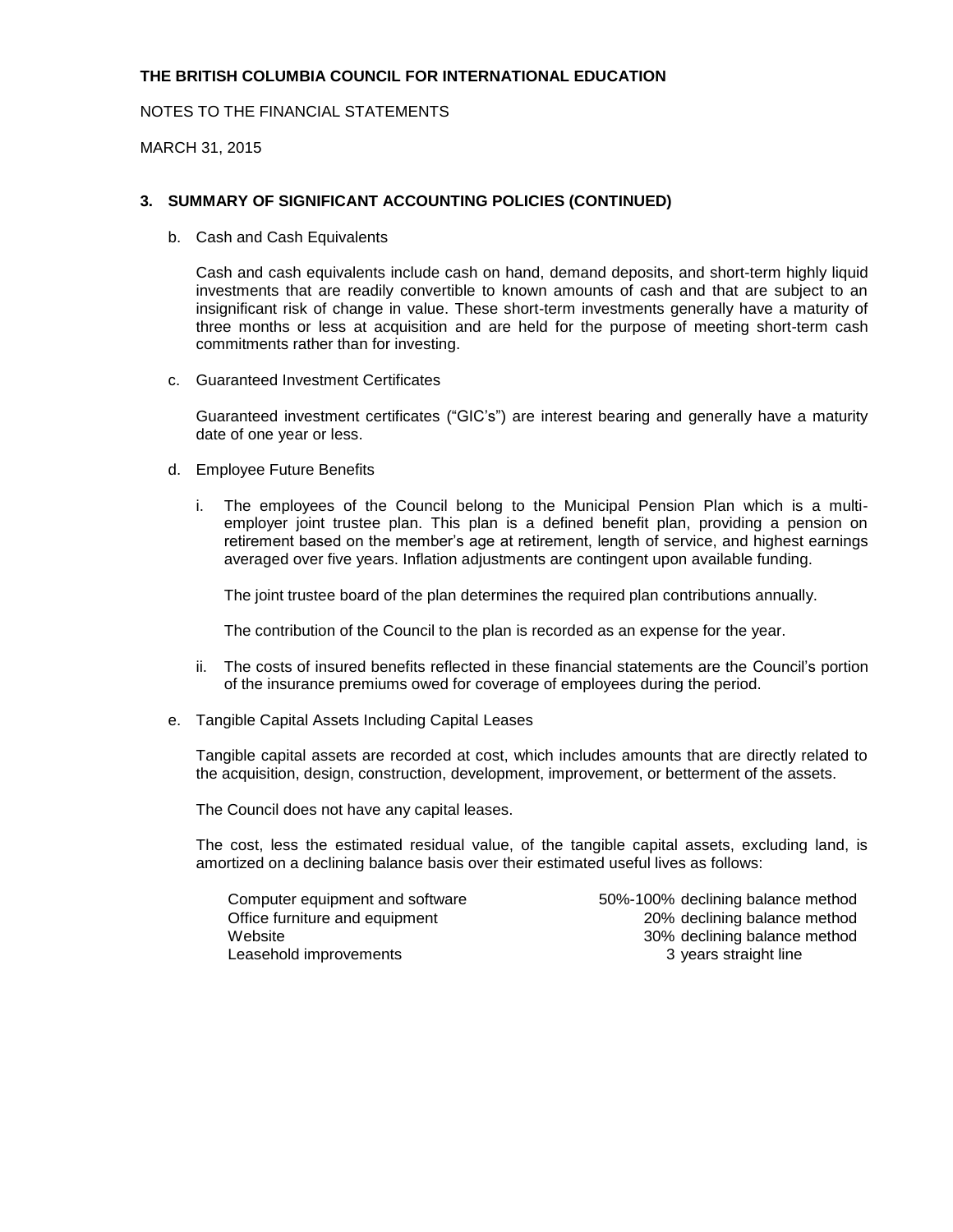### NOTES TO THE FINANCIAL STATEMENTS

MARCH 31, 2015

### **3. SUMMARY OF SIGNIFICANT ACCOUNTING POLICIES (CONTINUED)**

e. Tangible Capital Assets Including Capital Leases (Continued)

Tangible capital assets are written down when conditions indicate that they no longer contribute to the Council's ability to provide goods and services, or when the value of future economic benefits associated with the tangible capital assets is less than their net book value. The net write-downs are accounted for as expenses in the statement of operations. No write downs were recorded during the year.

Contributed capital assets are recorded as revenue at their fair market value on the date of donation, except in circumstances where fair value cannot be reasonably determined, and which are then recognized at nominal value. Transfers of capital assets from related parties are recorded at carrying value. No contributed capital assets were received during the year.

f. Prepaid Expenses

Prepaid expenses, which include prepaid insurance, facility rentals, travel and mission expenses, are charged to operations over the periods that are expected to benefit from the expense.

g. Revenue Recognition

Revenues are recognized in the period in which the transactions or events occurred that gave rise to the revenues. All revenues are recorded on an accrual basis, except when the accruals cannot be reasonably determined or collection is reasonably assured.

Government transfers are recognized as revenues when the transfer is authorized, any eligibility criteria are met, and reasonable estimates of the amounts can be made. Transfers are recognized as deferred revenue when amounts have been received but not all eligibility criteria or stipulations have been met.

Contributions from other sources are deferred and recognized as revenue as the related stipulations in the agreement are met. Restricted contributions that must be maintained in perpetuity are recorded as revenue when received or receivable and are presented as nonfinancial assets in the statement of financial position.

Revenue related to fees or services received in advance of the fee being earned or service performed is deferred and recognized when the fee is earned or service performed.

Expenses are reported on an accrual basis. The cost of all goods consumed and services received during the year is expensed.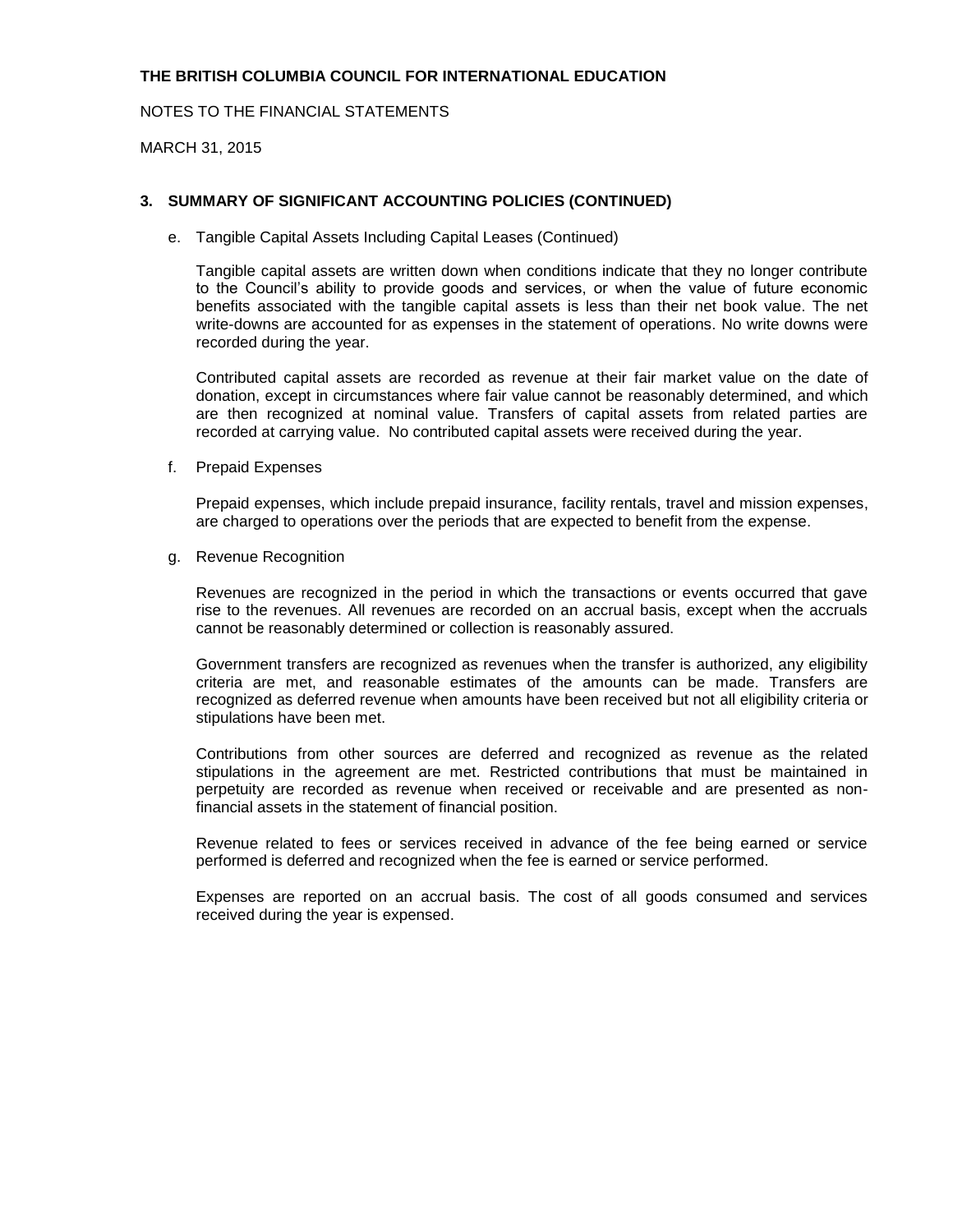### NOTES TO THE FINANCIAL STATEMENTS

MARCH 31, 2015

### **3. SUMMARY OF SIGNIFICANT ACCOUNTING POLICIES (CONTINUED)**

h. Foreign Currency Translation

Foreign currency transactions are translated at the exchange rate prevailing at the date of the transactions unless hedged by forward contracts that specify the rate of exchange. Monetary assets and liabilities denominated in foreign currencies are translated into Canadian dollars at the exchange rate prevailing at year-end. Adjustments to revenue or expense transactions arising as a result of foreign currency translation are credited or charged to operations at the time the adjustments arise. The Council does not undertake any currency hedges.

i. Financial Instruments

#### *Measurement*

Financial assets originated or acquired, or financial liabilities issued or assumed, are initially measured at their fair values. In the case of a financial asset or financial liability not being subsequently measured at fair value, the initial fair value will be adjusted for financing fees and transaction costs that are directly attributable to its origination, acquisition, issuance or assumption. Transaction costs of financial instruments measured at fair value are expensed.

The Council subsequently measures its financial assets and liabilities at amortized cost, except for investments in equity instruments that are quoted in an active market, which are measured at fair value. Unrealized gains and losses from changes in fair value are recognized in the statement of re-measurement gains and losses until the respective investment is ultimately disposed of, at which time the cumulative gain or loss is recognized in the statement of operations.

Financial assets measured at amortized cost include cash, GIC's, and accounts receivable.

Financial liabilities measured at amortized cost include accounts payable.

The Council has not presented a statement of re-measurement gains or losses as it has no reportable transactions for its fiscal years ending March 31, 2015 and 2014.

#### *Impairment*

At the end of each reporting period, the Council assesses whether there are any indications that a financial asset measured at cost or amortized cost may be impaired. When there is an indication of impairment, the Council determines whether a significant adverse change has occurred during the period in the expected timing or amount of future cash flows from the financial asset and, in which case, the carrying amount of the asset is reduced to the highest expected value that is actually recoverable from the asset either by holding that asset, by its sale, or by exercising the right to any collateral (net of cost). The carrying amount of the asset is reduced directly or through the use of an allowance account and the amount of the reduction is recognized as an impairment loss in net income. A write down of a portfolio investment to reflect a loss in value is not reversed for a subsequent increase in value.

#### *Derecognition*

A financial liability or a part of a financial liability is removed from the statement of financial position when it is extinguished (i.e.: when the obligation is discharged or cancelled, or expires). The difference between the carrying amount of that financial liability extinguished or transferred to another party and the fair value of the consideration paid, including any non-cash assets transferred, liabilities assumed or equity instruments issued, is recognized in net income for the period.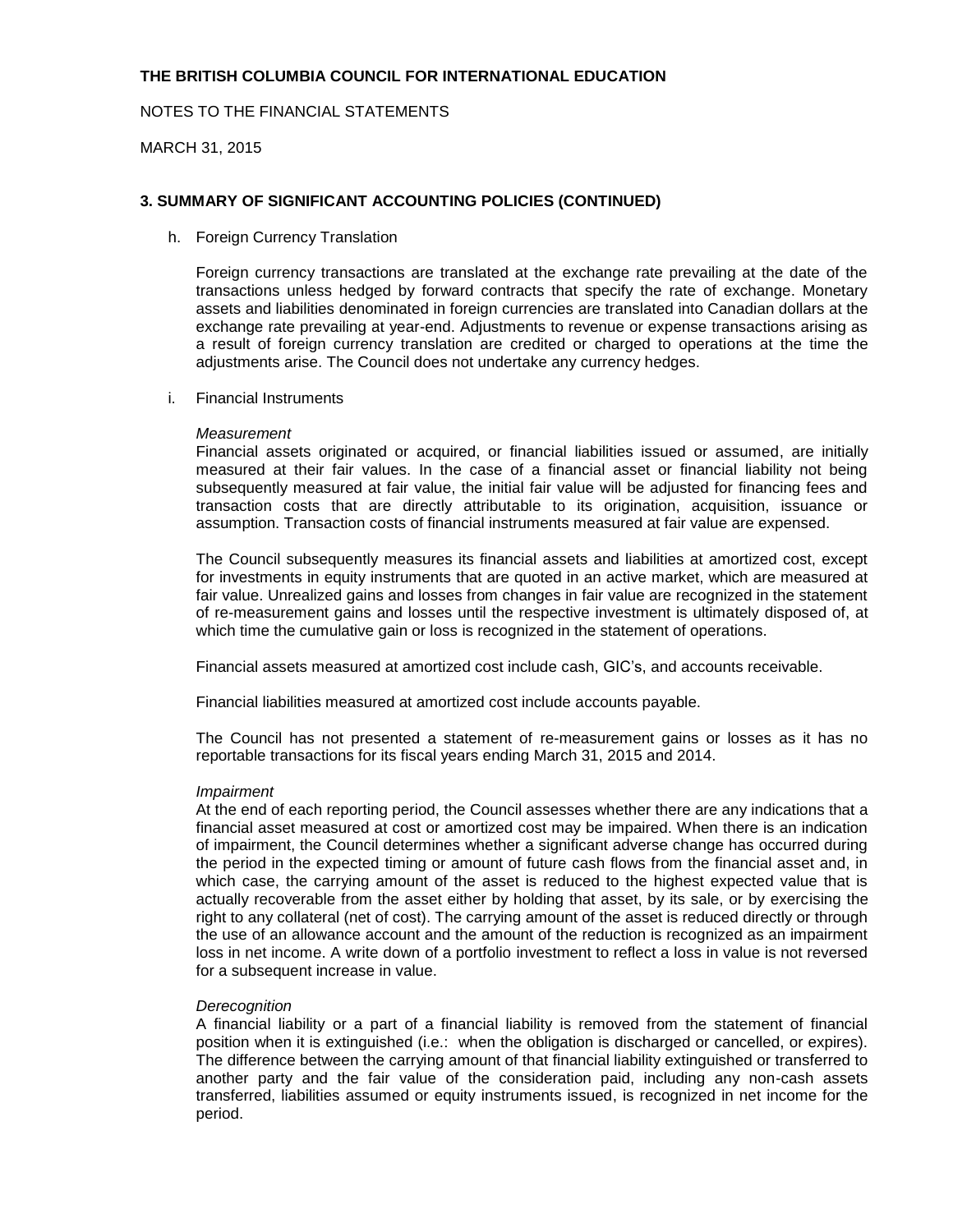### NOTES TO THE FINANCIAL STATEMENTS

MARCH 31, 2015

### **3. SUMMARY OF SIGNIFICANT ACCOUNTING POLICIES (CONTINUED)**

j. Measurement Uncertainty

The preparation of financial statements requires management to make estimates and assumptions that affect the reporting amounts of assets and liabilities, and disclosure of contingent assets and liabilities, at the date of the financial statements and the reported amounts of the revenues and expenses during the period. Items requiring the use of significant estimates include the useful life of capital assets and related amortization and estimated employee benefits.

Estimates are based on the best information available at the time of preparation of the financial statements and are reviewed periodically to reflect new information as it becomes available. Measurement uncertainty exists in these financial statements. Actual results could differ from these estimates.

### **4. CASH AND CASH EQUIVALENTS**

|    |                                                                                                                                                                                                                                                                                                       |     | 2015    |     | 2014    |
|----|-------------------------------------------------------------------------------------------------------------------------------------------------------------------------------------------------------------------------------------------------------------------------------------------------------|-----|---------|-----|---------|
|    | Unrestricted cash and demand deposits                                                                                                                                                                                                                                                                 | \$. | 55,192  | \$. | 112,760 |
| 5. | <b>GUARANTEED INVESTMENT CERTIFICATES</b>                                                                                                                                                                                                                                                             |     |         |     |         |
|    |                                                                                                                                                                                                                                                                                                       |     | 2015    |     | 2014    |
|    | GIC's bear interest at rates ranging from 1.30% to 1.55%<br>(weighted average 1.23%), are non-redeemable for twelve<br>months and have maturity dates to January 2, 2016. Of the<br>total, \$55,787 has been pledged as security for the Council's<br>outstanding Visa commitments from time to time. |     | 841.682 |     | 816.540 |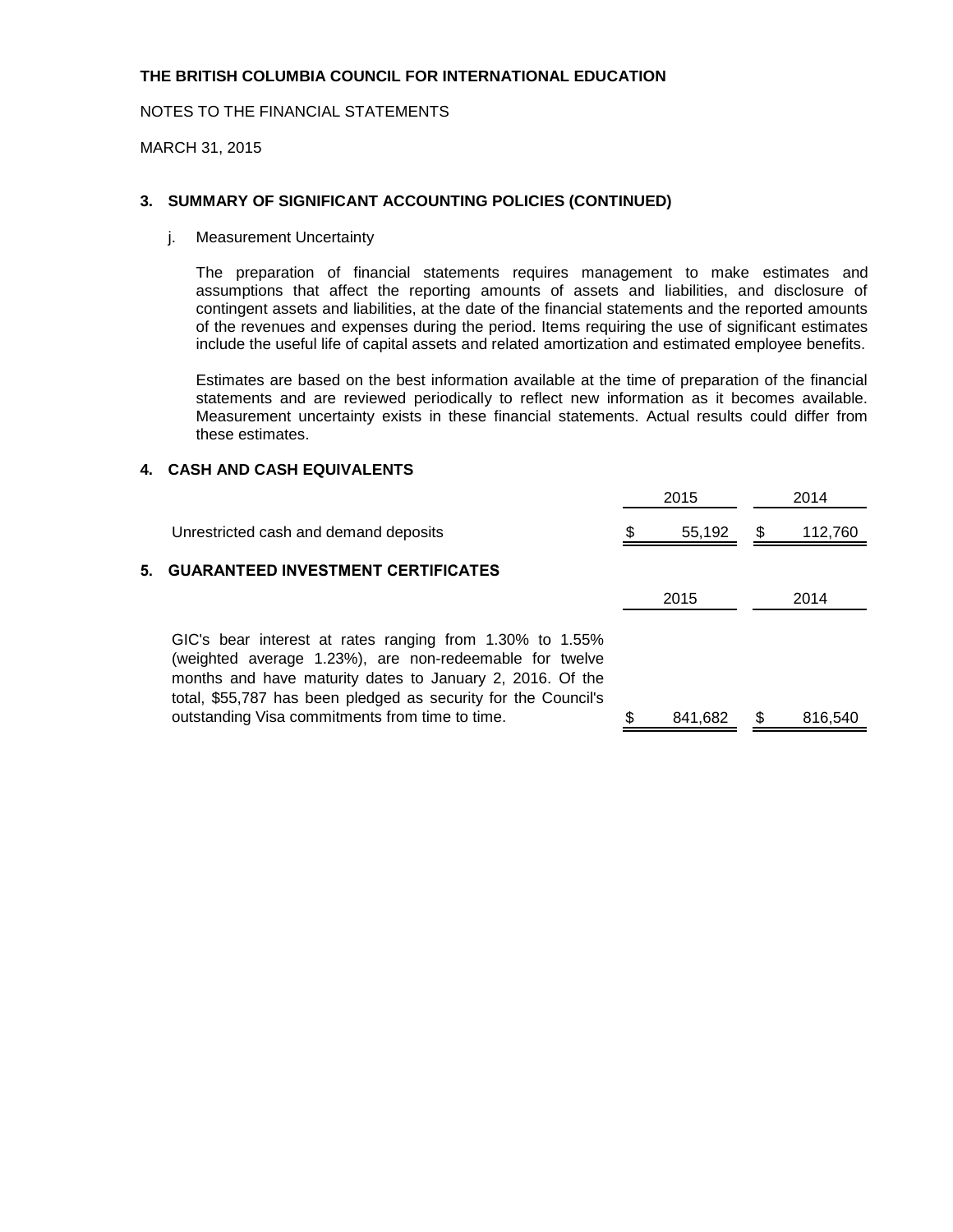MARCH 31, 2015

### **6. EMPLOYEES' PENSION PLAN AND BENEFITS PLAN**

The Council contracts out its employee and payroll services under a fee arrangement currently with Capilano University ("CU"). Under this arrangement, the Council's employees are considered employees of CU. Employee compensation costs invoiced to the Council include employee salaries and related pension and employment benefits as determined by CU. Any funding adjustments are reflected ongoing in the CU's invoices to the Council.

a. Retirement Benefits - Pension Plan

The Council and its employees contribute to the Municipal Pension Plan which is a multiemployer plan in accordance with the Public Sector Pension Plan Act. The plan provides defined pension benefits to employees based on their length of service and employee's salary. The contribution rate for eligible employees is 8.5% of the employee's salaries until the yearly insurable earnings are reached, increasing to 10.0% thereafter. The Council matches contributions to the plan at the rate of 9.61% of the eligible employee's salary. As the plan is not under the Council's control, no pension liability, other than amounts invoiced, is included in the financial statements. The Council paid \$64,070 (2014 - \$69,206) for employer contributions to the plan for fiscal 2015. The contribution rates are subject to change as determined by the plan administrators.

b. Other Employee Benefits

In fiscal 2011, the Council entered into an employment contract with its Executive Director ("ED") which provides for administrative leave of one full month of paid compensation for each year of completed service from October 2007, and a severance package of one full year's salary plus benefits should the ED terminate his employment for specified reasons. The contract also provides that the severance package will be fully payable on the termination of employment for any reason after the completion of five full years of service.

Payroll liabilities include a provision for accrued administrative leave of \$99,188 (2014 - \$85,962) as at March 31, 2015. The estimated payout of the severance entitlement is \$257,888 (2014 - \$244,662) as at March 31, 2015.

The Council provides for its employees life insurance and disability and health care benefits which are funded by monthly premium payments to independent benefit providers. The benefits cease upon termination of employment with the Council. The Council currently has no long-term commitments with these benefit provisions.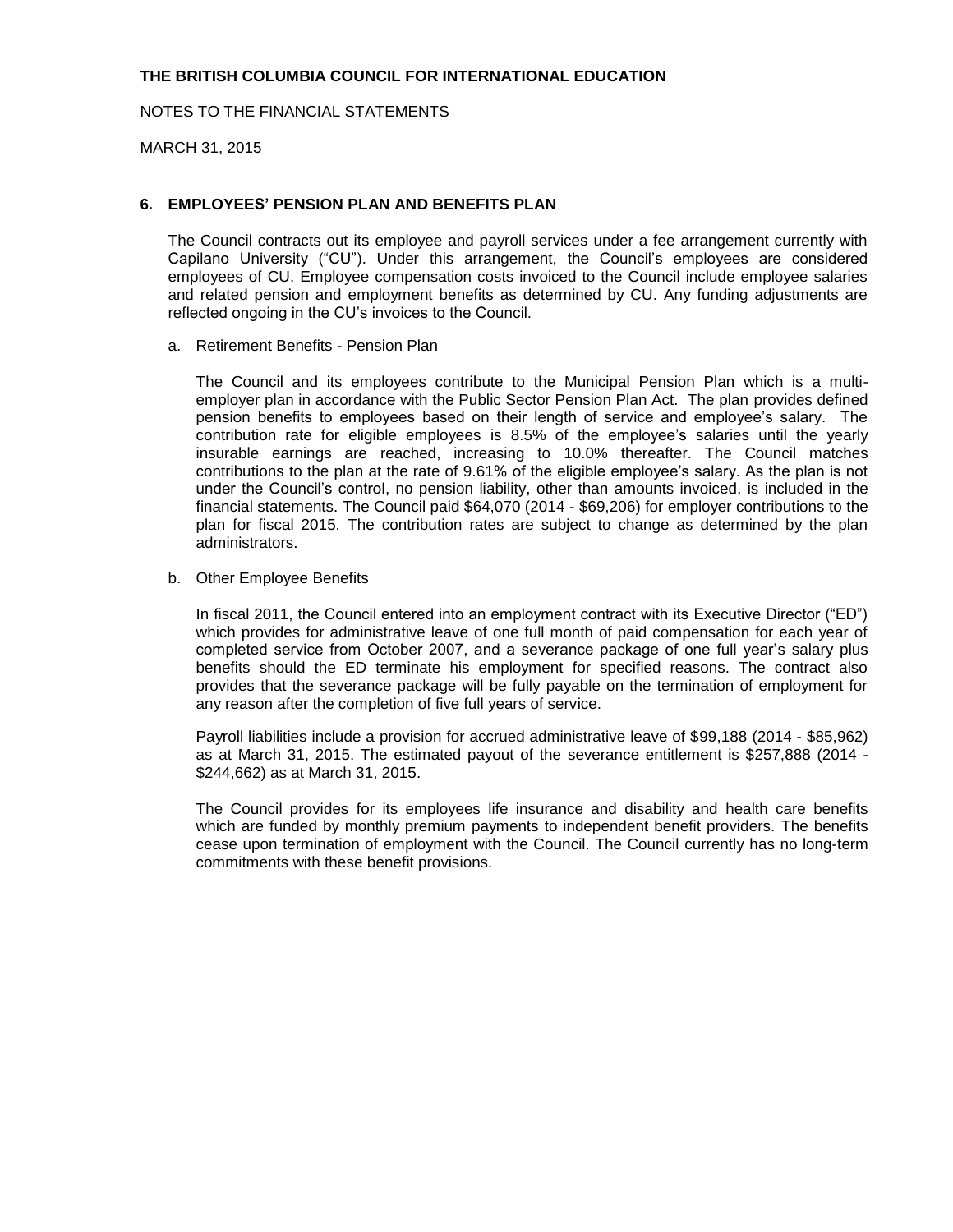MARCH 31, 2015

### **7. CONTRACTUAL OBLIGATIONS**

The Council has entered into operating leases for premises and office equipment pursuant to agreements extending to September 2018. Payments over the remaining terms are as follows:

| YEAR ENDED MARCH 31, | <b>OFFICE</b><br><b>PREMISES</b><br><b>EQUIPMENT</b> |    |                                     |    |                                         |  |  |
|----------------------|------------------------------------------------------|----|-------------------------------------|----|-----------------------------------------|--|--|
| 2016<br>2017<br>2018 | \$<br>93,890<br>94,504<br>94,504<br>23,626           | \$ | 10,106<br>10,106<br>10,106<br>5,053 | \$ | 103,996<br>104,610<br>104,610<br>28,679 |  |  |
|                      | \$<br>282,898                                        | \$ | 30,318                              | \$ | 313,216                                 |  |  |

### **8. DEFERRED REVENUE**

Deferred revenues represent externally restricted contributions received by the Council for the EQA program or for future general operating expenses. The following is a summary of externally restricted funds received.

|                                                                                       | MARCH 31, 2015 |                      |    |                   |              |                     |  |  |  |
|---------------------------------------------------------------------------------------|----------------|----------------------|----|-------------------|--------------|---------------------|--|--|--|
|                                                                                       |                | EQA                  |    | <b>BCCIE</b>      | <b>TOTAL</b> |                     |  |  |  |
| Deferred revenue beginning of the year<br>Net decrease in deferred revenue            | \$             | 159,000<br>(82, 500) | \$ | 2,200<br>(2,200)  | \$           | 161,200<br>(84,700) |  |  |  |
| Deferred revenue end of the year                                                      |                | 76,500               | S  |                   |              | 76,500              |  |  |  |
|                                                                                       | MARCH 31, 2014 |                      |    |                   |              |                     |  |  |  |
|                                                                                       |                | <b>EQA</b>           |    | <b>BCCIE</b>      | TOTAL        |                     |  |  |  |
| Deferred revenue beginning of the year<br>Net increase (decrease) in deferred revenue | \$             | 90,000<br>69,000     | \$ | 11,497<br>(9,297) | \$           | 101,497<br>59,703   |  |  |  |
| Deferred revenue end of the year                                                      |                | 159,000              | S  | 2,200             |              | 161,200             |  |  |  |

The Council is the administrator of the EQA program. This is a program that has been implemented in conjunction with the British Columbia Provincial Government ("the Government") and is British Columbia's brand for quality post-secondary education. The EQA is a voluntary mechanism available to all eligible public and private post-secondary institutions in British Columbia. The EQA designation provides for a standard logo that can be recognized as an assurance of quality. Designation is based on an institution having met or exceeded existing quality assurance standards and being in good standing with both the Ministry and the applicable body. The agreement with the Government stipulated that the program was to be self-sustaining by 2014. The Council was notified that effective October 1, 2014, it will no longer be the administrator of the program, and was requested by the Government to continue administering the program until it has been transferred to the Government's control.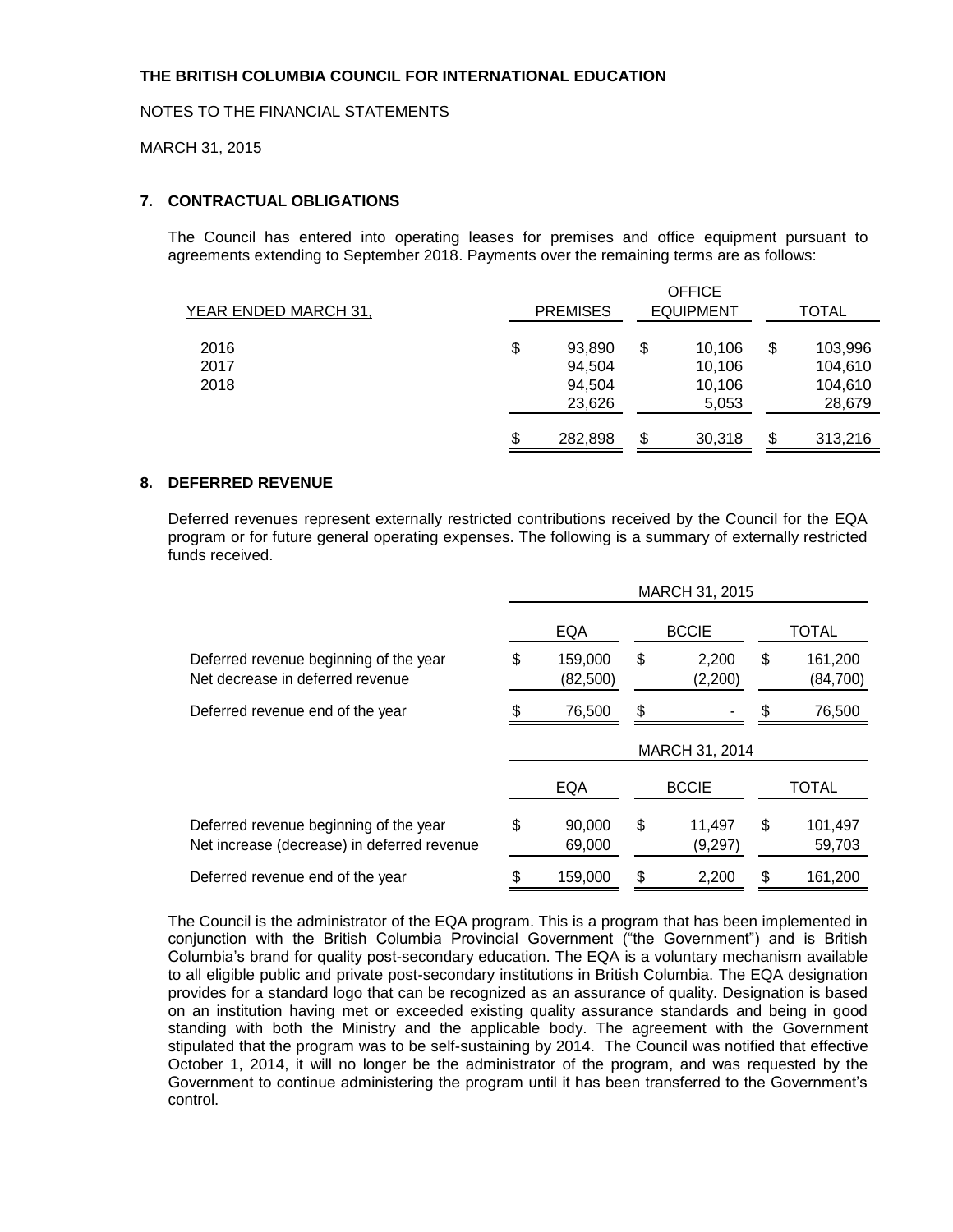### NOTES TO THE FINANCIAL STATEMENTS

### MARCH 31, 2015

### **9. TANGIBLE CAPITAL ASSETS**

| MARCH 31, 2015                                              |    | <b>WEBSITE</b>   |    |                 |    | <b>OFFICE</b><br><b>FURNITURE</b><br><b>AND</b><br><b>EQUIPMENT</b> |    |                 |    | <b>COMPUTER</b><br><b>EQUIPMENT</b><br><b>AND</b><br><b>SOFTWARE</b> |  |  |  | <b>LEASEHOLD</b><br><b>IMPROVEMENTS</b> |  | <b>TOTAL</b> |
|-------------------------------------------------------------|----|------------------|----|-----------------|----|---------------------------------------------------------------------|----|-----------------|----|----------------------------------------------------------------------|--|--|--|-----------------------------------------|--|--------------|
| Cost<br>Opening balance<br>Additions                        | \$ | 91,511           | \$ | 78,131          | \$ | 67,379<br>29,675                                                    | \$ | 57,897<br>4,621 | \$ | 294,918<br>34,296                                                    |  |  |  |                                         |  |              |
| Closing balance                                             |    | 91,511           |    | 78,131          |    | 97,054                                                              |    | 62,518          |    | 329,214                                                              |  |  |  |                                         |  |              |
| Accumulated amortization<br>Opening balance<br>Amortization |    | 64,301<br>8,163  |    | 46,689<br>6,288 |    | 61,996<br>11,121                                                    |    | 51,931<br>6,277 |    | 224,917<br>31,849                                                    |  |  |  |                                         |  |              |
| Closing balance                                             |    | 72,464           |    | 52,977          |    | 73,117                                                              |    | 58,208          |    | 256,766                                                              |  |  |  |                                         |  |              |
| Net book value                                              |    | 19,047           |    | 25,154          |    | 23,937                                                              |    | 4,310           |    | 72,448                                                               |  |  |  |                                         |  |              |
| <b>MARCH 31, 2014</b>                                       |    |                  |    |                 |    |                                                                     |    |                 |    |                                                                      |  |  |  |                                         |  |              |
| Cost<br>Opening balance<br>Additions                        | \$ | 91,511           | \$ | 76,704<br>1,427 | \$ | 60,672<br>6,707                                                     | \$ | 56,795<br>1,102 | \$ | 285,682<br>9,236                                                     |  |  |  |                                         |  |              |
| Closing balance                                             |    | 91,511           |    | 78,131          |    | 67,379                                                              |    | 57,897          |    | 294,918                                                              |  |  |  |                                         |  |              |
| Accumulated amortization<br>Opening balance<br>Amortization |    | 52,639<br>11,662 |    | 39,007<br>7,682 |    | 59,515<br>2,481                                                     |    | 46,701<br>5,230 |    | 197,862<br>27,055                                                    |  |  |  |                                         |  |              |
| Closing balance                                             |    | 64,301           |    | 46,689          |    | 61,996                                                              |    | 51,931          |    | 224,917                                                              |  |  |  |                                         |  |              |
| Net book value                                              | \$ | 27,210           | \$ | 31,442          | \$ | 5,383                                                               | \$ | 5,966           | \$ | 70,001                                                               |  |  |  |                                         |  |              |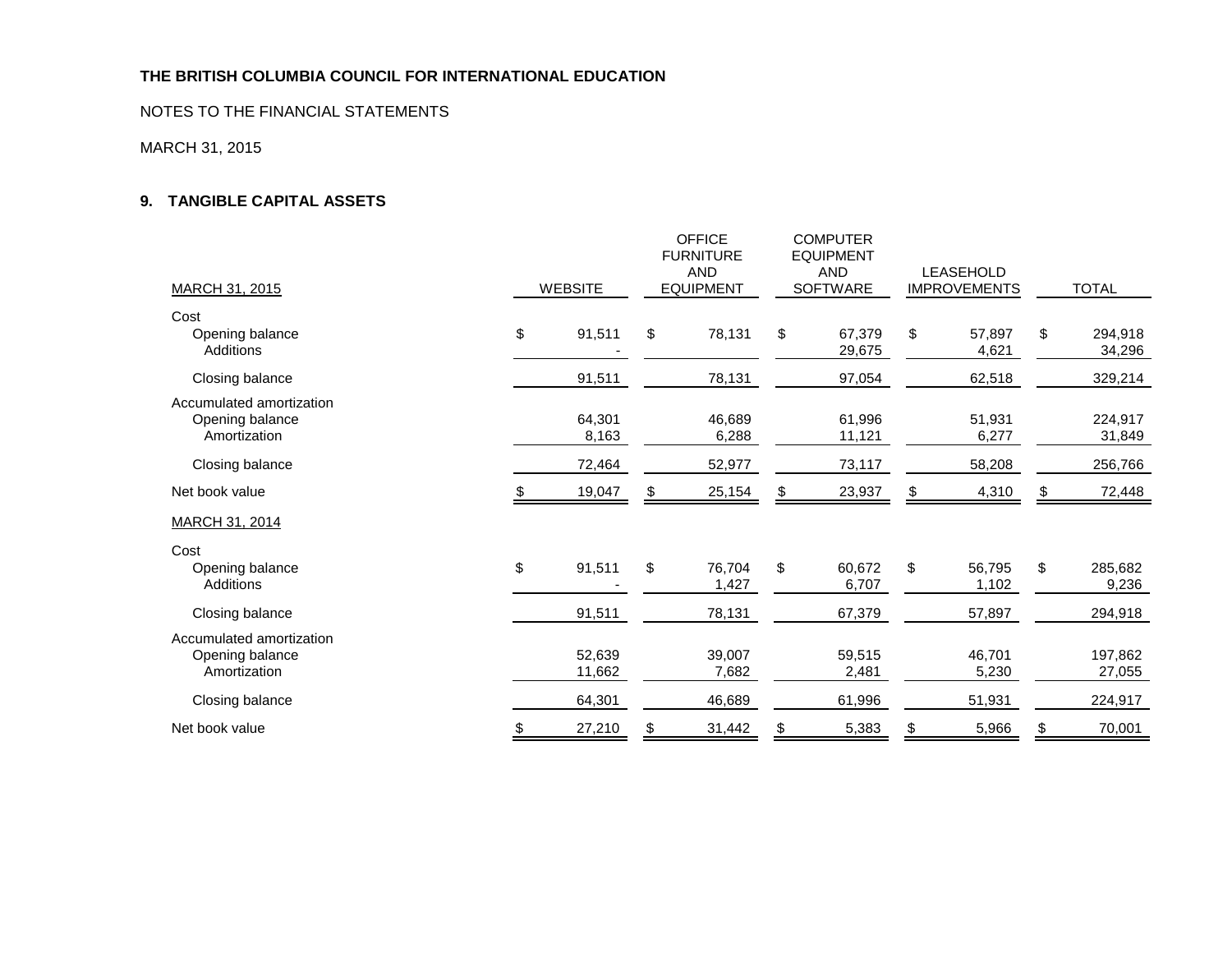MARCH 31, 2015

### **10. RELATED PARTY TRANSACTIONS**

The Council had the following transactions with the Ministry and other government controlled organizations:

|                   | YEAR ENDED MARCH 31, |   |           |  |  |  |
|-------------------|----------------------|---|-----------|--|--|--|
|                   | 2015                 |   | 2014      |  |  |  |
| Government Grants |                      |   |           |  |  |  |
| <b>BCCIE</b>      | \$<br>1,450,000      | S | 1,345,000 |  |  |  |
| EQA               | 140,000              |   | 200,000   |  |  |  |
|                   | 1,590,000            |   | 1,545,000 |  |  |  |

These transactions are considered to be in the normal course of business and are measured at their exchange amounts, being the amounts agreed to by the parties.

# **11. EXPENSES BY OBJECT**

The following is a summary of expenses by object:

|                                          | YEAR ENDED MARCH 31, |           |    |           |  |
|------------------------------------------|----------------------|-----------|----|-----------|--|
|                                          |                      | 2015      |    | 2014      |  |
| <b>AMORTIZATION</b>                      | \$                   | 31,849    | \$ | 27,055    |  |
| <b>BAD DEBT</b>                          |                      |           |    | 3,000     |  |
| <b>BANK CHARGES AND FOREIGN EXCHANGE</b> |                      | 3,462     |    | 6,115     |  |
| <b>EQUIPMENT RENTAL</b>                  |                      | 22,054    |    | 17,868    |  |
| <b>EVENT FEES</b>                        |                      | 115,646   |    | 75,782    |  |
| <b>HOSPITALITY</b>                       |                      | 143,322   |    | 119,825   |  |
| INFORMATION TECHNOLOGY AND WEBSITES      |                      | 177,698   |    | 183,826   |  |
| <b>INSURANCE</b>                         |                      | 4,231     |    | 4,244     |  |
| LEADERSHIP AND ORGANIZATION              |                      | 14,802    |    | 36,184    |  |
| <b>MARKETING</b>                         |                      | 17,196    |    |           |  |
| OFFICE COMMUNICATIONS                    |                      | 39,705    |    | 32,876    |  |
| OFFICE SUPPLIES AND MISCELLANEOUS        |                      | 17,835    |    | 27,987    |  |
| PROFESSIONAL AND CONSULTING FEES         |                      | 92,773    |    | 82,117    |  |
| <b>RENT AND FACILITIES</b>               |                      | 153,154   |    | 136,306   |  |
| SALARIES AND BENEFITS                    |                      | 945,723   |    | 939,846   |  |
| <b>SUBSIDIES</b>                         |                      | 7,000     |    | 6,000     |  |
| <b>TELECOMMUNICATIONS</b>                |                      | 17,142    |    | 15,318    |  |
| <b>TRANSLATION SERVICES</b>              |                      | 3,674     |    | 480       |  |
| <b>TRAVEL</b>                            |                      | 184,446   |    | 156,155   |  |
|                                          | \$                   | 1,991,712 | \$ | 1,870,984 |  |

### **12. BUDGETED FIGURES**

The budgeted figures have been provided for comparison purposes and have been derived from the estimates approved by the Board of Directors. The budgeted figures have not been audited.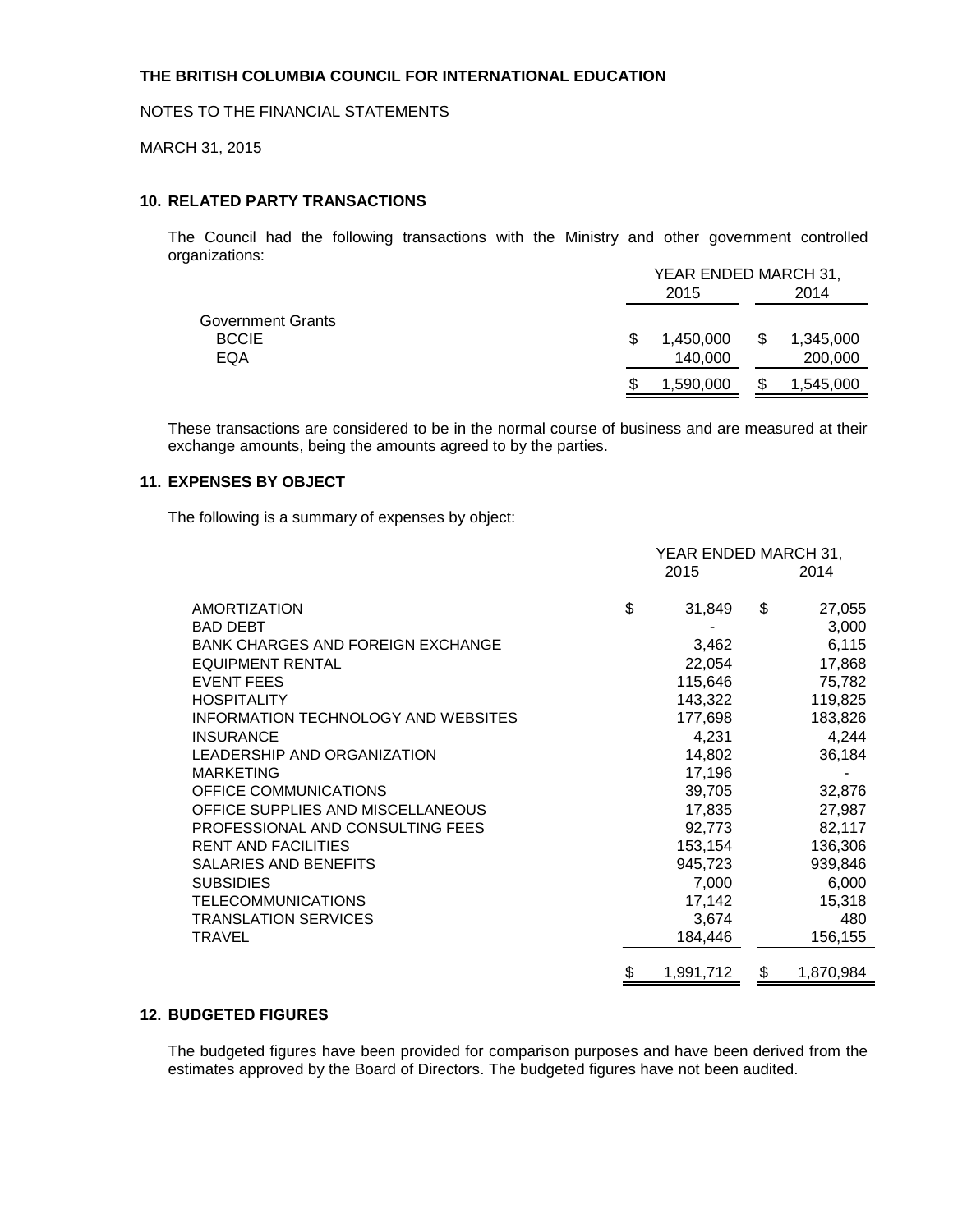MARCH 31, 2015

### **13. FINANCIAL RISK MANAGEMENT**

Risks and Concentrations

The Council is exposed to various risks through its financial instruments, without being exposed to concentrations of risk. The following analysis provides a measure of the Council's risk exposure at March 31, 2015.

a. Liquidity Risk

Liquidity risk arises if the Council is unable to meet its obligations associated with financial liabilities. The Council is exposed to this risk mainly in respect to its accounts payable. The Council mitigates this risk by preparing and monitoring operating budgets that are used to assist with the planning of cash flows to meet its obligations as they come due.

b. Credit Risk

Credit risk is the risk that one party to a financial instrument will cause a financial loss for the other party by failing to discharge its obligation.

Cash and cash equivalents, GIC's, and accounts receivable are exposed to credit risk due to the potential for counterparties to default on their contractual obligations. The maximum potential loss on these financial instruments equals their carrying value.

The Council mitigates its credit risk exposure by maintaining its cash, cash equivalents, and GIC's in major Canadian chartered banks. Accounts receivable are owed from various entities and there is no concentration of risk associated with any particular customer. As at March 31, 2015 there were no overdue account receivable balances.

c. Market Risk

Market risk is the risk that the fair market value or future cash flows of a financial instrument will fluctuate because of changes in market prices. Market risk comprises three types of risk: currency risk, interest rate risk and other price risk. The Council is mainly exposed to interest rate risk.

i. *Currency risk*

Currency risk is the risk that the fair market value or future cash flows of a financial instrument will fluctuate because of changes in foreign exchange rates.

The Council is not exposed to any currency risk and does not maintain any foreign denominated financial currencies.

ii. *Interest rate risk*

Interest rate risk is the risk that the fair value or future cash flow of a financial instrument will fluctuate because of changes in market interest rates. The Council is exposed to interest rate risk on its GIC's, which bear interest at fixed rates which could expose the Council to interest rate price risk. Fluctuations in market interest rates could affect the fair value of these financial instruments.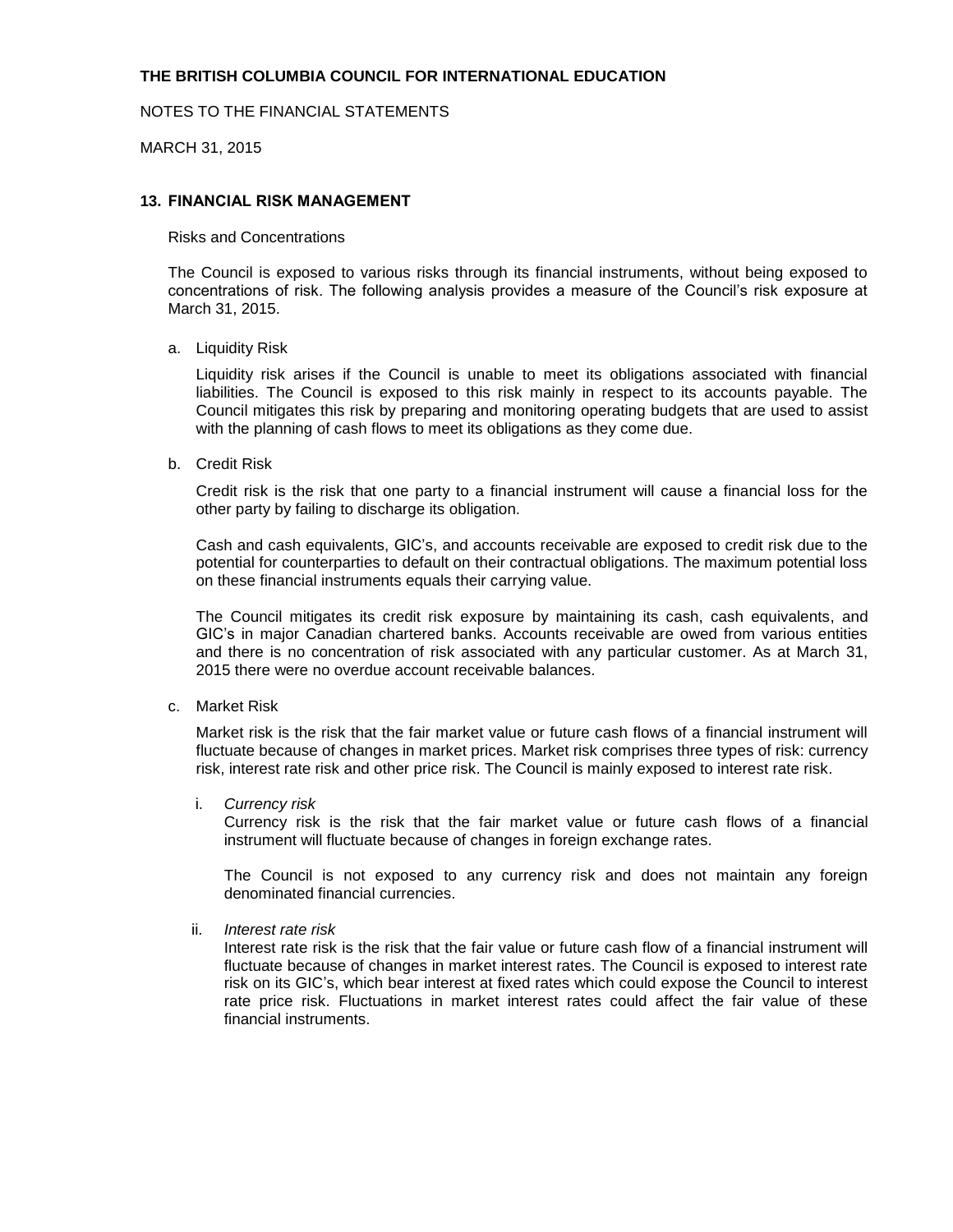### NOTES TO THE FINANCIAL STATEMENTS

MARCH 31, 2015

### **13. FINANCIAL RISK MANAGEMENT (CONTINUED)**

Risks and Concentrations (Continued)

- c. Market Risk (Continued)
	- iii. *Other price risk*

Other price risk is the risk that the fair market value or future cash flows of a financial instrument will fluctuate because of changes in market prices (other than those arising from interest rate risk or currency risk), whether those changes are caused by factors specific to the individual financial instrument traded in the market.

The Council is not exposed to other price risk.

### **14. COMPARATIVE FIGURES**

Certain of the prior year's comparative figures have been reclassified to agree to the current year's financial statement presentation.